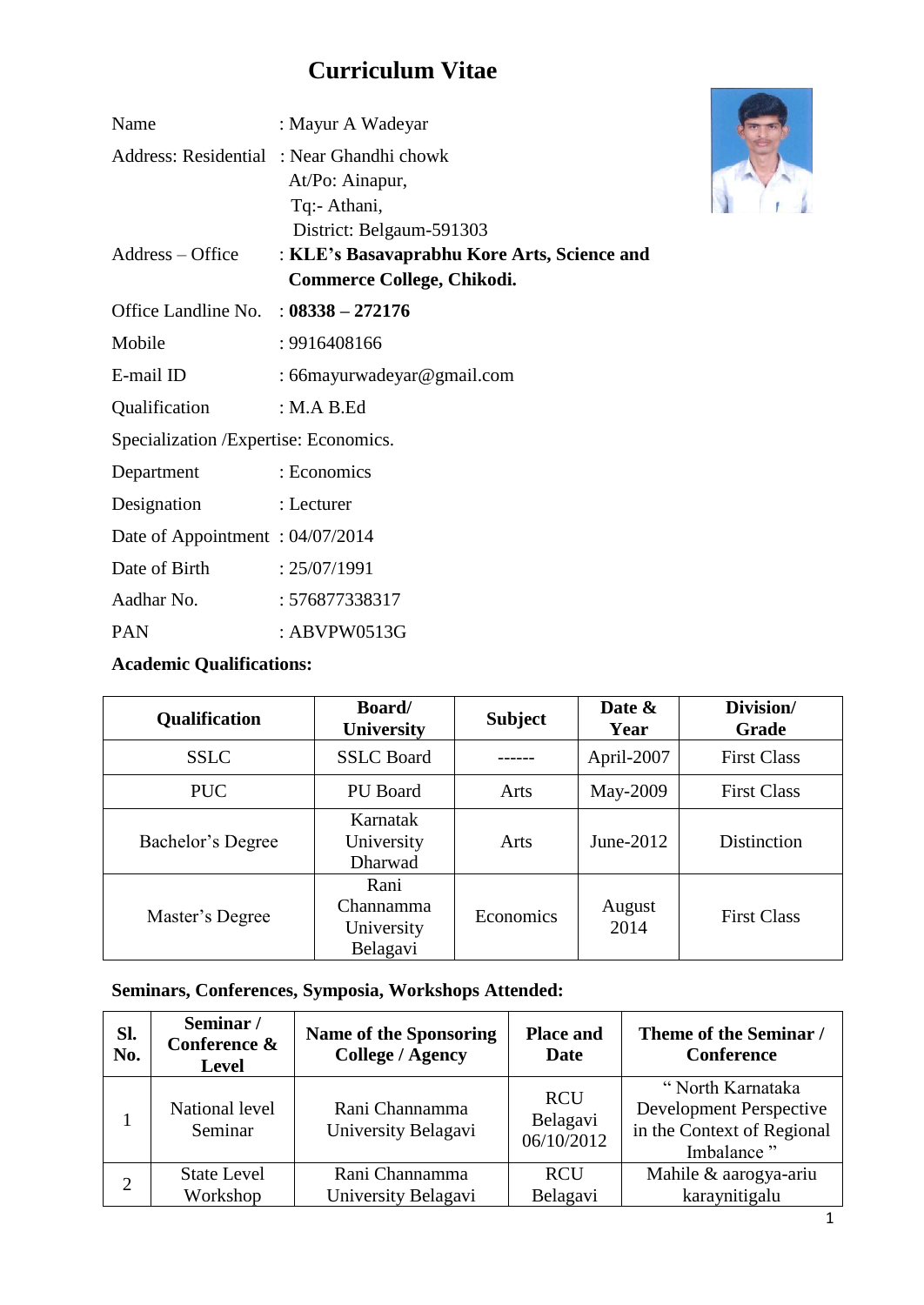|    |                                   |                                                  | 15/03/2013                                   |                                                                     |
|----|-----------------------------------|--------------------------------------------------|----------------------------------------------|---------------------------------------------------------------------|
| 3  | National level<br>Seminar         | <b>ICSSR, New Delhi</b>                          | <b>RCU</b><br>Belagavi<br>22 &<br>23/11/2013 | "Women Empowerment<br>During 21 <sup>st</sup> Century in<br>India " |
| 4  | <b>State Level</b><br>Workshop    | Rani Channamma<br>University Belagavi            | <b>RCU</b><br>Belagavi<br>29/03/2014         | "Women: Developing<br>Positivity"                                   |
| 5  | National level<br>Seminar         | Rani Channamma<br>University Belagavi            | <b>RCU</b><br>Belagavi<br>13/08/2014         | "Globalisation and Indian<br>Society: Challenges and<br>Prospects"  |
| 6  | National level<br>seminar         | <b>ICSSR, New Delhi</b>                          | <b>RCU</b><br>Belagavi<br>30 &<br>31/10/2014 | Curent crisis in Indian<br>agriculture : Issues $\&$<br>Challenges  |
| 7  | International<br>level Conference | <b>UGC New Delhi</b>                             | <b>BKC</b><br>Chikodi<br>28&<br>29/12/2014   | Globalization business and<br>management in higher<br>education     |
| 8  | National Level<br>Seminar         | <b>ICSSR, New Delhi</b>                          | <b>RCU</b><br>Belagavi<br>27&<br>28/02/2015  | Curent crisis in Indian<br>agriculture : Issues &<br>Challenges     |
| 9  | National level<br>Seminar         | <b>UGC New Delhi</b>                             | <b>BKC</b><br>Chikodi<br>06&<br>07/03/2015   | Freedom straggle in<br>belagavi distric.                            |
| 10 | State level<br>Workshop           | Kle's<br>Law College chikodi.                    | LC Chikodi<br>28 / 03 / 2015                 | "Right to education act<br>$2000$ "                                 |
| 11 | National level<br>Seminar         | Indian Society of<br>agriculture marketing       | <b>RCU</b><br>Belagavi<br>08 &<br>09/12/2016 | Agribusiness potential of<br>Karnataka State                        |
| 12 | National level<br>Seminar         | <b>UGC New Delhi</b>                             | <b>GIB</b><br>Nippani<br>18/04/2017          | Growth & Challenges<br>Infrastructure in India                      |
| 13 | Workshop                          | <b>Economic Teachers</b><br>academy RCU Belagavi | Belagavi<br>21/06/2017                       | Implication of Goods &<br>Service Tax In India                      |
| 14 | Workshop                          | <b>Economic Teachers</b><br>academy RCU Belagavi | Belagavi<br>23/12/2017                       | GST In India                                                        |

## **Paper Presented:**

| SI.<br>No. | <b>Place and</b><br>Date          | <b>Title of the Paper</b>                      |
|------------|-----------------------------------|------------------------------------------------|
|            | RCU Belagavi<br>22 & 23/11/2013   | "The Role of Women in Industrial Sector"       |
| $\sqrt{2}$ | <b>RCU Belagavi</b><br>13/08/2014 | "Globalisation & Its Impact on Indian Economy" |